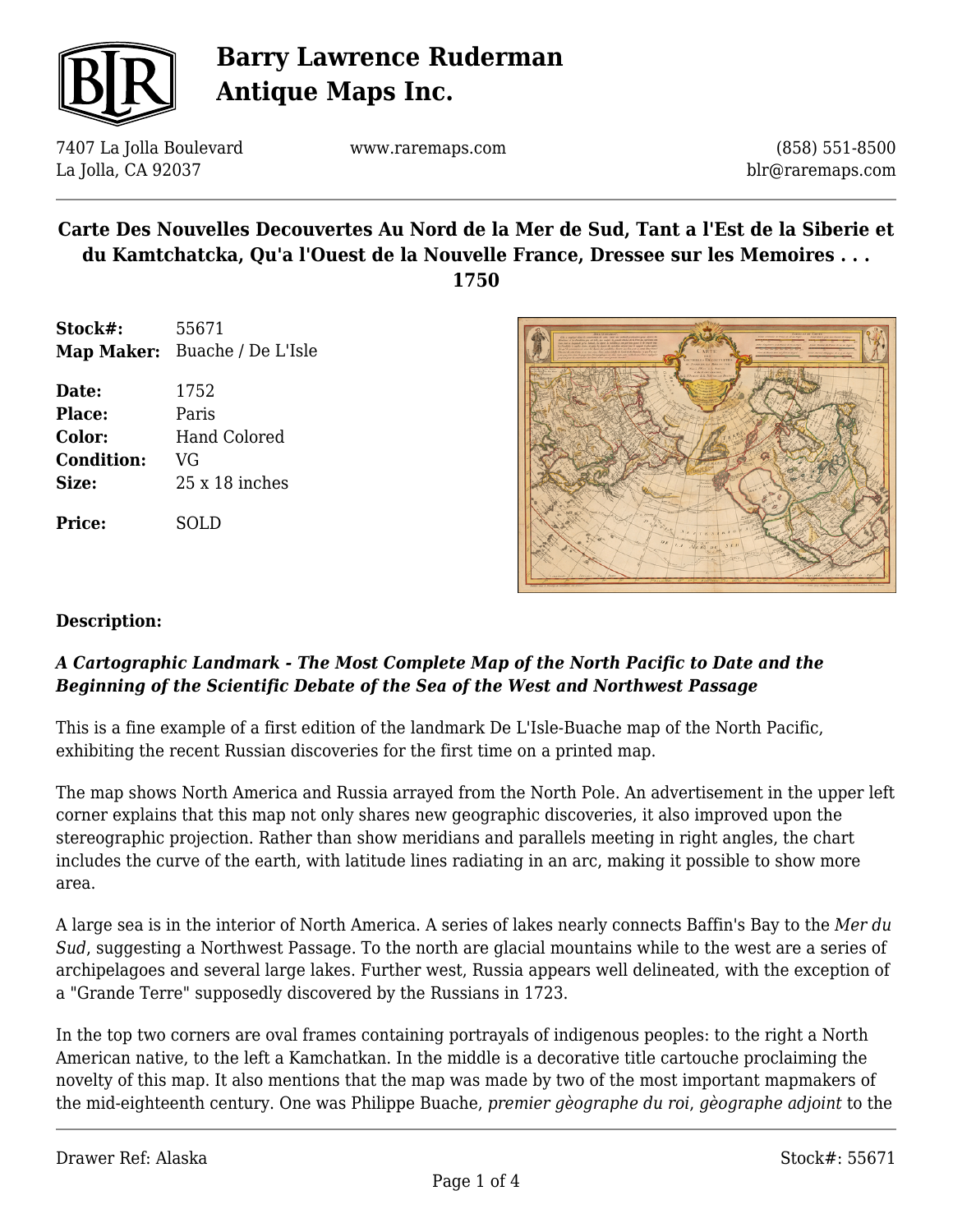

7407 La Jolla Boulevard La Jolla, CA 92037

www.raremaps.com

(858) 551-8500 blr@raremaps.com

## **Carte Des Nouvelles Decouvertes Au Nord de la Mer de Sud, Tant a l'Est de la Siberie et du Kamtchatcka, Qu'a l'Ouest de la Nouvelle France, Dressee sur les Memoires . . . 1750**

*Acàdemie Royale des Sciences* and son-in-law of the famous geographer Guillaume De L'Isle. The other was Joseph Nicholas De L'Isle, astronomer, geographer, and brother to Guillaume. J. N. De L'Isle presented the map to the *Acàdemie Royale* on April 8, 1750; it was printed in June of 1752.

#### **Russian Discoveries**

Joseph Nicholas De L'Isle spent much of his career in Russia, where he helped to found the Russian Academy of Sciences. While there, he had access to the latest findings of Russian explorers and was at the center of Russia's geographic establishment; for example, he helped produce the first Russian atlas, the *Atlas Russicus,* with Ivan Kyrilov. He returned to Paris in 1747 with a large map collection, an event that drew some criticism from Russian academicians who thought he absconded with delicate materials.

The map identifies Russian discoveries from the previous three decades. Two expeditions led by Vitus Behring (1728-30, 1733-43) explored Kamchatka and what is now Alaska, charting the strait between them. De L'Isle interviewed Bering and used his charts from the voyages. Their discoveries are marked with Bering's track in 1731, near Kamchatka, and the new geographic features in the Alaska area.

The map also includes the track of " *Capitaine Tchirikow et Mr De l'Isle de la Croyere*" in June and July of 1741. De L'Isle's half-brother, Louis De L'Isle de la Croyere, sailed with Captain Alexsei Chirikov (Tchirikov) to discover the fictional De Gama's Land, or Companies Land. Joseph Nicholas was convinced that the island existed and provided his half-brother with maps to support the hypothesis. de la Croyere perished on the voyage, but his brother received his papers and published his findings on the map.

Beyond the Russian discoveries, the map also shows the track of the 1743 Spanish galleon from Manila to Acapulco, as well as de Frondat's voyage of 1709. A Frenchman, de Frondat followed the usual galleon route and attempted to trade with Spanish settlers once he reached Baja California. He later sold his goods in Peru and Chile and returned home with a fantastic £2,000,000. Another note shows a small stream leading west from Hudson's Bay. This is Wager Inlet, first probed by Christopher Middleton in the early 1740s and supposedly one of the possible sources of a Northwest Passage.

#### **Sea of the West**

While the map integrates the latest Russian explorations, it also re-invigorates the mythical Sea of the West, which had first appeared on charts published by Johann Baptiste Nolin in ca. 1700, but had quickly disappeared thereafter. In contrast, a dominant feature of this map is a vast " *Mar ou Baye de l'Ouest*," which stretches from 43°to 60°N.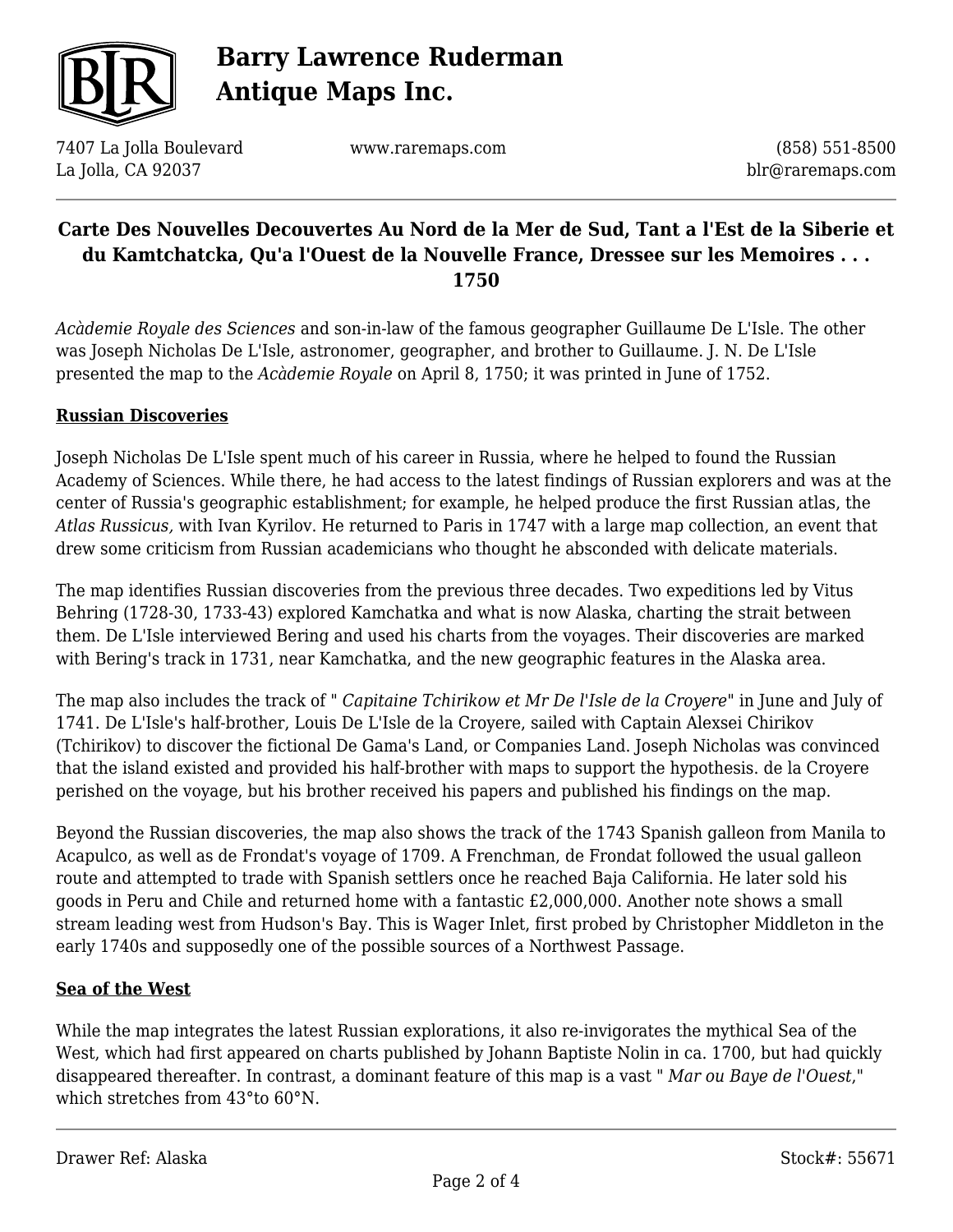

7407 La Jolla Boulevard La Jolla, CA 92037

www.raremaps.com

(858) 551-8500 blr@raremaps.com

## **Carte Des Nouvelles Decouvertes Au Nord de la Mer de Sud, Tant a l'Est de la Siberie et du Kamtchatcka, Qu'a l'Ouest de la Nouvelle France, Dressee sur les Memoires . . . 1750**

The re-introduction of the sea was the result of Buache's review of his father-in-law's papers. Although Guillaume De L'Isle never published a map showing the sea, he had postulated that it could exist, and that it might connect to a Northwest Passage through New France, not through English territory farther north. Nolin had plagiarized the idea from Guillaume, as the latter testified when suing the former for plagiarism. He said, the Sea of the West "was one of my discoveries. But since it is not always appropriate to publish what one knows or what one thinks one knows, I have not had this sea engraved on the works that I made public, not wanting foreigners to profit from this discovery" (as quoted in Pedley, 109).

### **Martin Aguilar, Juan de la Fuca, and Admiral de la Fonte**

The Pacific Northwest shown here is defined by the discoveries of three men, Martin Aguilar, Juan de la Fuca, and Admiral De Fonte, all of which were to prove dubious at best. The former navigator was a Spanish captain who sailed with Sebastian Vizcaino on a reconnaissance expedition up the California coast in 1602-3. Aguilar, commanding the *Tres Reyes,* was blown off course, to the north. When the seas calmed, Aguilar reported that he had found the mouth of a large river. Eighteenth-century geographers, including De L'Isle and Bauche, conjectured that the river was the entrance to the Sea of the West, as it is positioned on this map.

There is another entrance to the sea, this one labeled as the discovery of Juan de la Fuca. The authors are referring to Juan de la Fuca, the Castilianized name of Greek navigator Ioánnis Fokás (Phokás). Little archival evidence survives of Fuca's career, but a chance meeting with an English financier, Michael Lok, in Venice in 1596 gave birth to rumors of Fuca's voyages in the Pacific. Fuca reported that he had been sent north from New Spain twice in 1592 in search of the Strait of Anian. The Spanish Crown failed to reward Fuca's discovery of an opening in the coast at roughly 47° N latitude and Fuca left the Spanish service embittered. His story lived on in Lok's letters and eventually was published in Samuel Purchas' travel collection of 1625. On many eighteenth-century maps, including this one, Fuca's Strait is linked with a River or Sea of the West. In 1787, the present-day Juan de Fuca Strait was named by the wife of naval explorer Charles William Barkley, making permanent a label that had previously just been hopeful conjecture.

Even farther north, there is a *Lac de Fonte* connected to a series of lakes and a *Rio de los Reyes*. Admiral de Fonte supposedly sailed to the area in the mid-seventeenth century. The first mention of Fonte appears in two letters published in London in 1708 in two issues of *The Monthly Miscellany or Memoirs for the Curious.* The Fonte letters had been reprinted by Arthur Dobbs in his 1744 *An Account of the Countries adjoining Hudson's Bay* and were mentioned in other travel accounts *.* De L'Isle's copy of the letters came